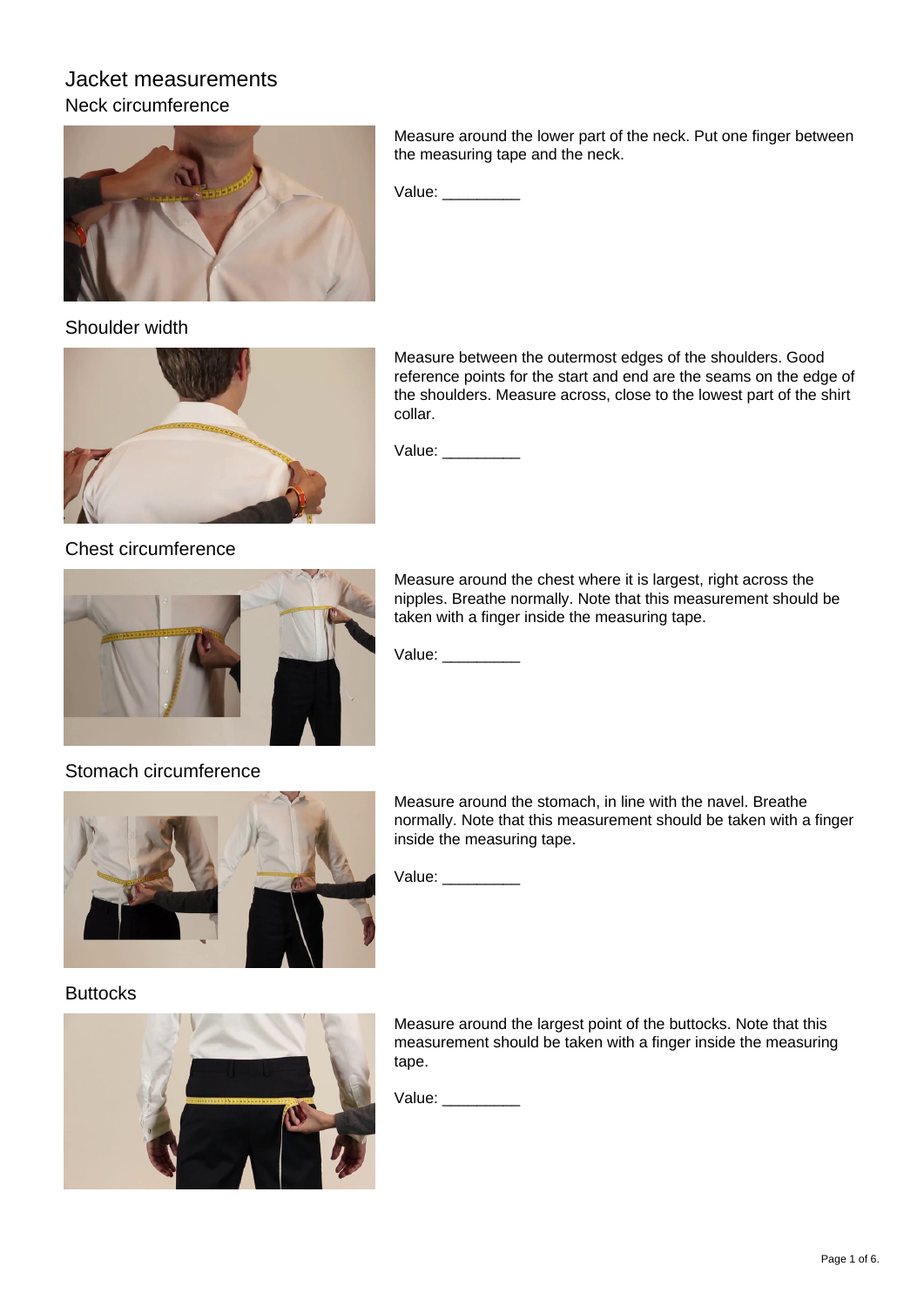### Jacket length



Start at the middle of the shoulder. A good reference for the starting point is the shoulder seam of your shirt. Measure straight down to the middle of the thumb, or where you want the jacket to end. Breathe normally.

Value: \_\_\_\_\_

Shirt length



Start at the middle of the shoulder. A good reference for the starting point is the shoulder seam of your shirt. Measure straight down to the middle of the thumb, or where you want the shirt to end. Breathe normally.

Value: \_\_\_\_\_\_\_\_\_\_

**Bicep** 



Measure around the widest part of the bicep. Let your arm hang relaxed down by your side. Note that this measurement should be taken with a finger inside the measuring tape.

Value: \_\_\_\_\_\_\_\_\_\_

Jacket sleeve length



From the outermost edge of the shoulder, same point as the shoulder measurement, measure down to the start of the thumb. The arm should hang straight down.

Value: \_\_\_\_\_\_\_\_\_\_

#### Shirt sleeve length



From the outermost edge of the shoulder, same point as the shoulder measurement, measure down to the start of the thumb. The arm should hang straight down. For best style, ensure your shirt sleeve length is about an inch or 2 cm longer than your jacket sleeve length.

Value: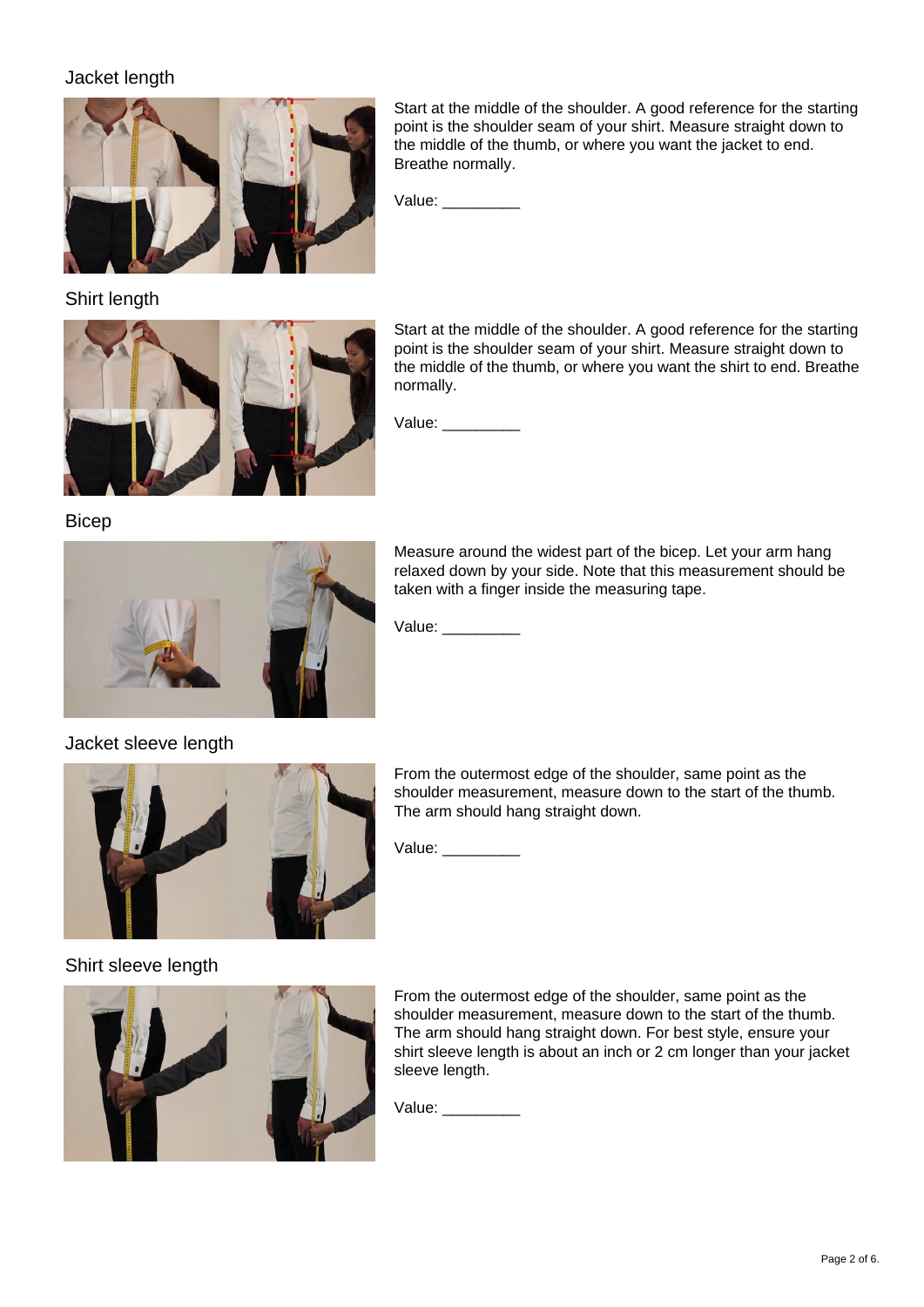#### **Wrist**



Measure around the wrist directly below the wrist joint. Note that this measurement should be taken with a finger inside the measuring tape.

Value: \_\_\_\_\_\_

### Waistcoat length



Start at the middle of the shoulder. A good reference for the starting point is the shoulder seam of your shirt. Measure straight down to the waistline of your trousers. Measured this way the waistline of the trousers will be right below the lowest button on the waistcoat.

Value: \_\_\_\_\_\_\_\_\_\_

#### Dress coat front length



Start at the middle of the shoulder. A good reference for the starting point is the shoulder seam of your shirt. Measure straight down to the waistline of your trousers.

Value: \_\_\_\_\_\_\_\_\_\_

#### Morning coat front



Start at the middle of the shoulder. A good reference for the starting point is the shoulder seam of your shirt. Measure straight down to the middle of the thumb.

Value: \_\_\_\_\_\_\_\_\_

#### Coat tail length



Start at the middle of the shoulder. A good reference for the starting point is the shoulder seam of your shirt. Measure down to the back of your knee, or where you want the tail to end.

Value: \_\_\_\_\_\_\_\_\_\_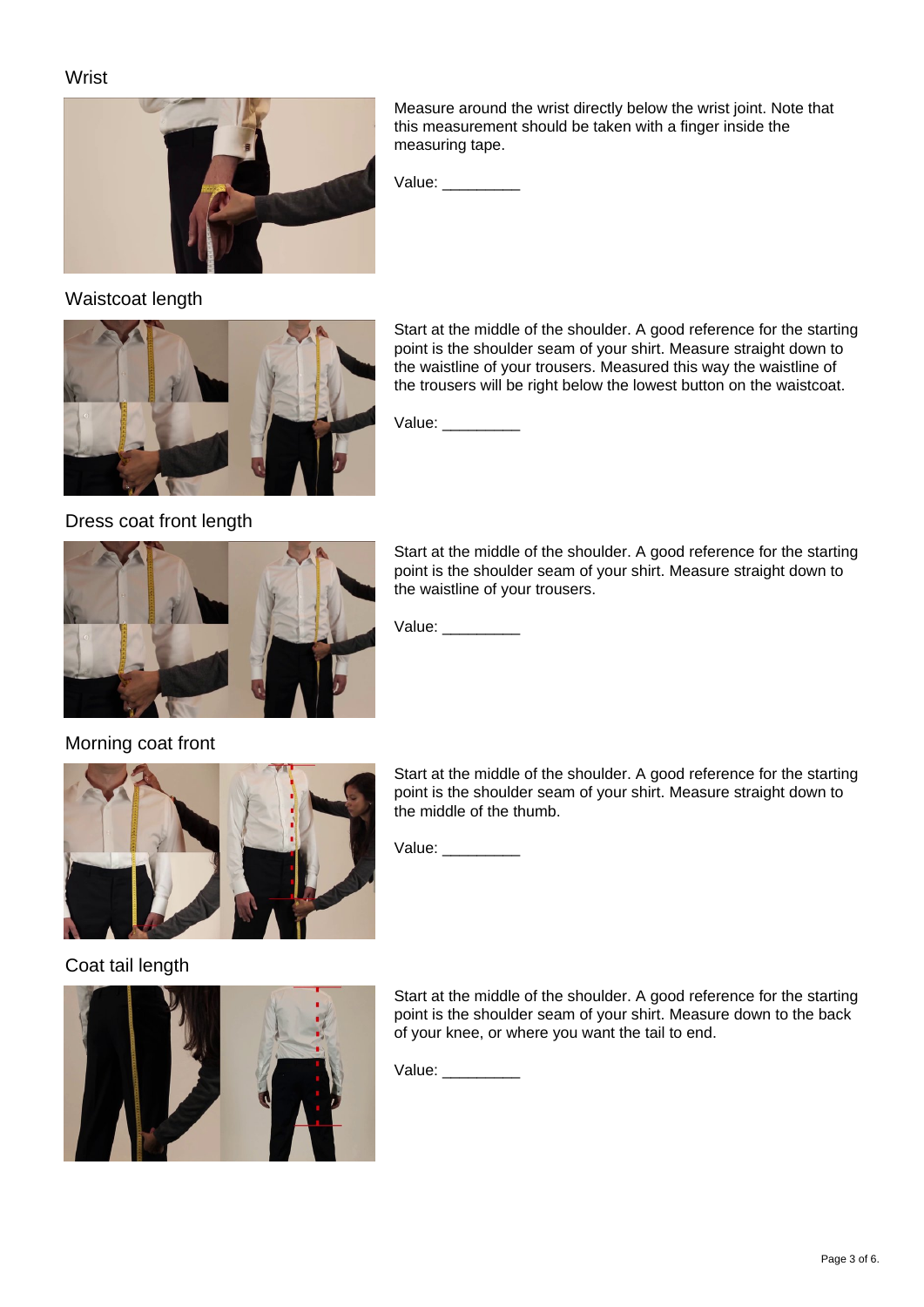#### Frock coat waistline



Start at the middle of the shoulder. A good reference for the starting point is the shoulder seam of your shirt. Measure down to the navel, or where you want the frock coat waistline to be.

Value: \_\_\_\_\_\_\_\_\_\_

Frock coat length



Start at the middle of the shoulder. A good reference for the starting point is the shoulder seam of your shirt. Measure down to the top of your knee cap, or where you want the frock coat to end.

Value: \_\_\_\_\_\_\_\_\_\_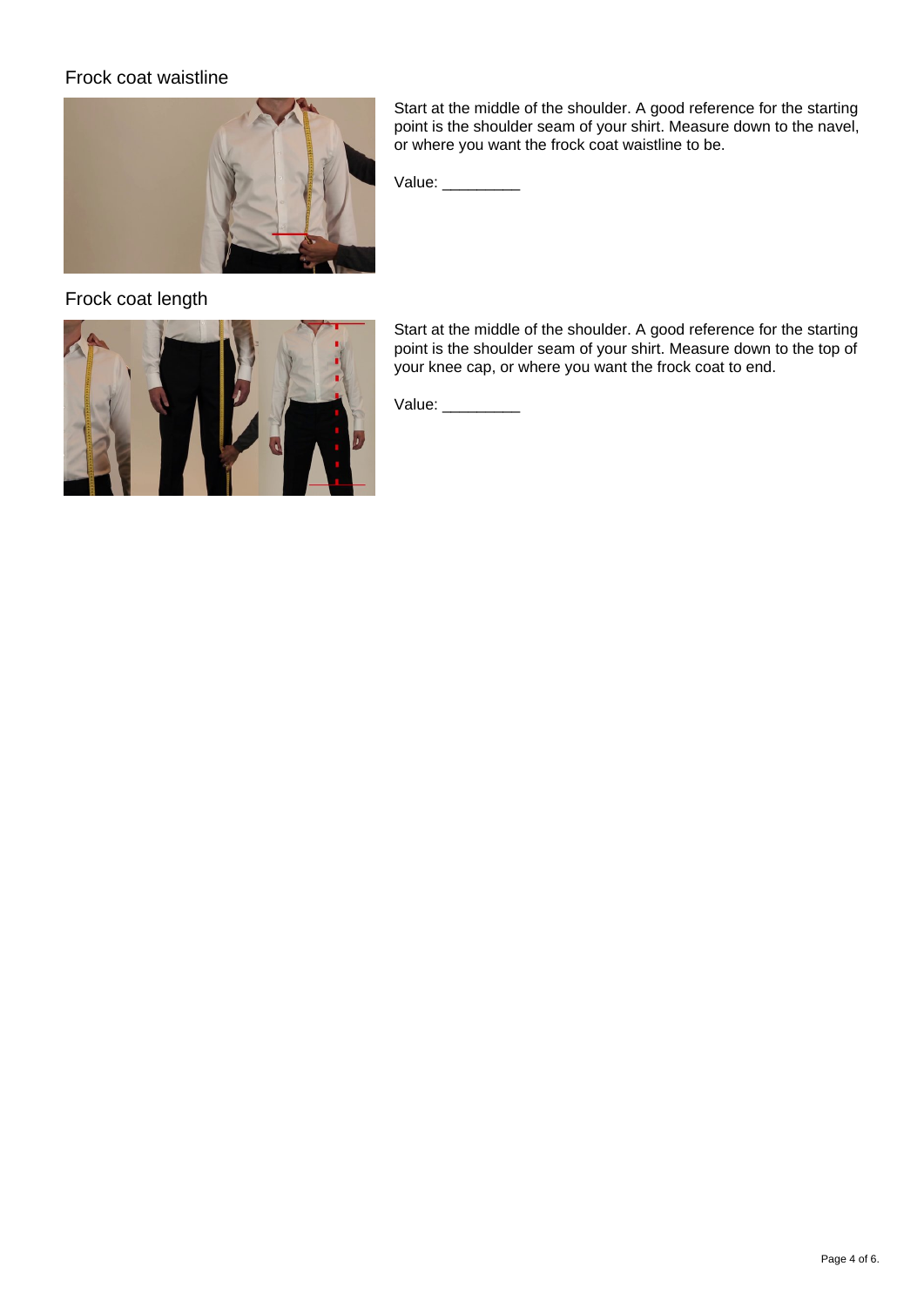# Trouser measurements Waist



This measurement determines the waistline of your trousers. Measure around the waist, at the point where you want your trousers to rest. Take this trouser measurement first, as some other measurements use the waist point as reference. If you are wearing a belt, remove it for this measurement. A helpful tip is to wear a pair of trousers that fit you well at the waist.

Value:

U-measurement



Measure from the desired waistline in the front to the desired waistline in the back. If in doubt about the tightness of this measurement, take it while wearing a pair of trousers that fit you well.

Value:

**Buttocks** 



Measure around the largest point of the buttocks. Note that this measurement should be taken with a finger inside the measuring tape.

Value:

Thigh



The thigh measurement should be taken level with the lowest point of the U-measurement. At this point, measure around the thigh. Note that this measurement should be taken with a finger inside the measuring tape.

Value: \_\_\_\_\_\_\_\_\_\_

#### Leg length



Measure down the outside of the leg. Start at the desired waist level and measure down to where you want the trousers to end. We strongly recommend taking this measurement with shoes on. A good reference for the end point is the top of the heel of your shoe. If you are not wearing shoes, measure down to the ground.

Value: